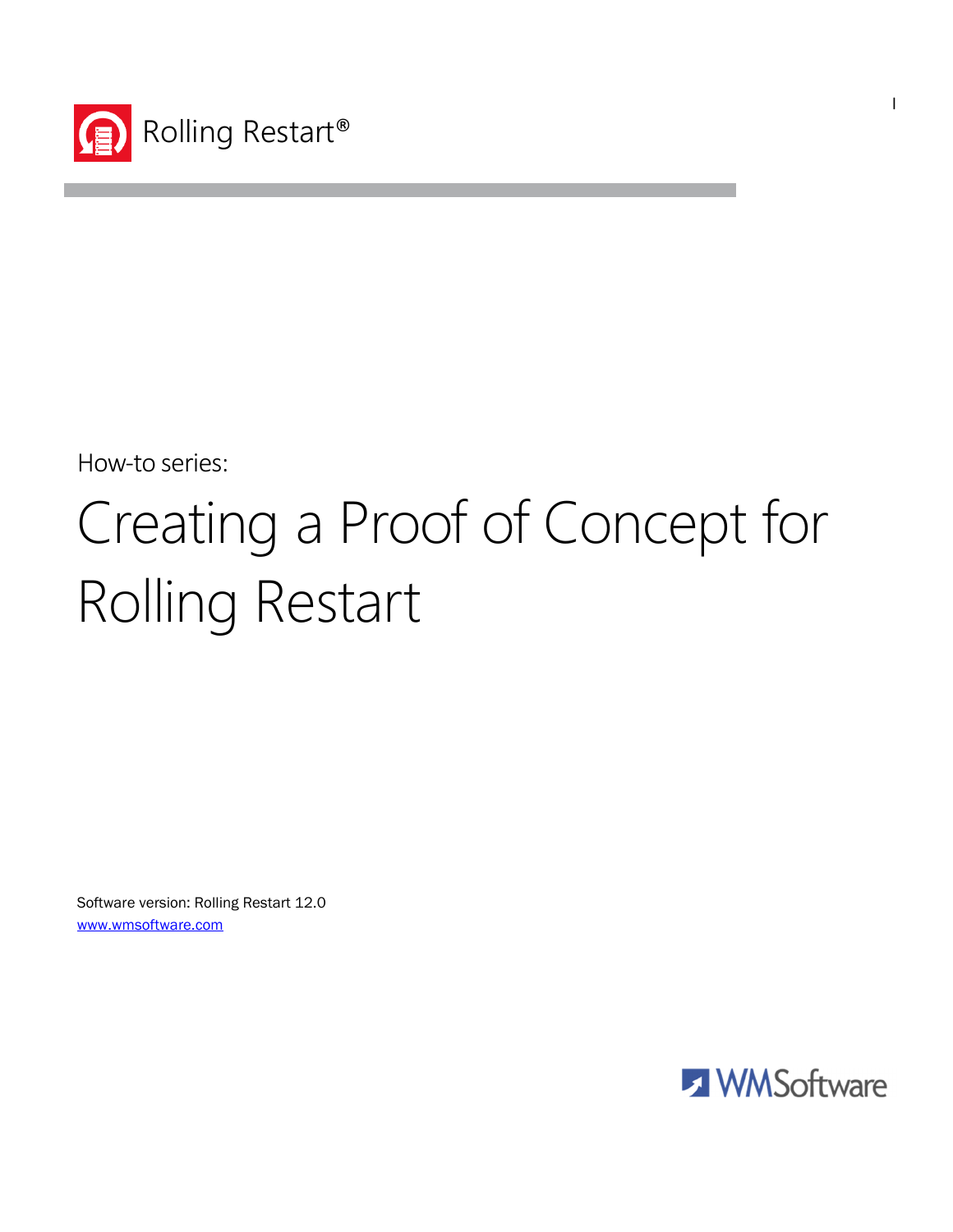# Contents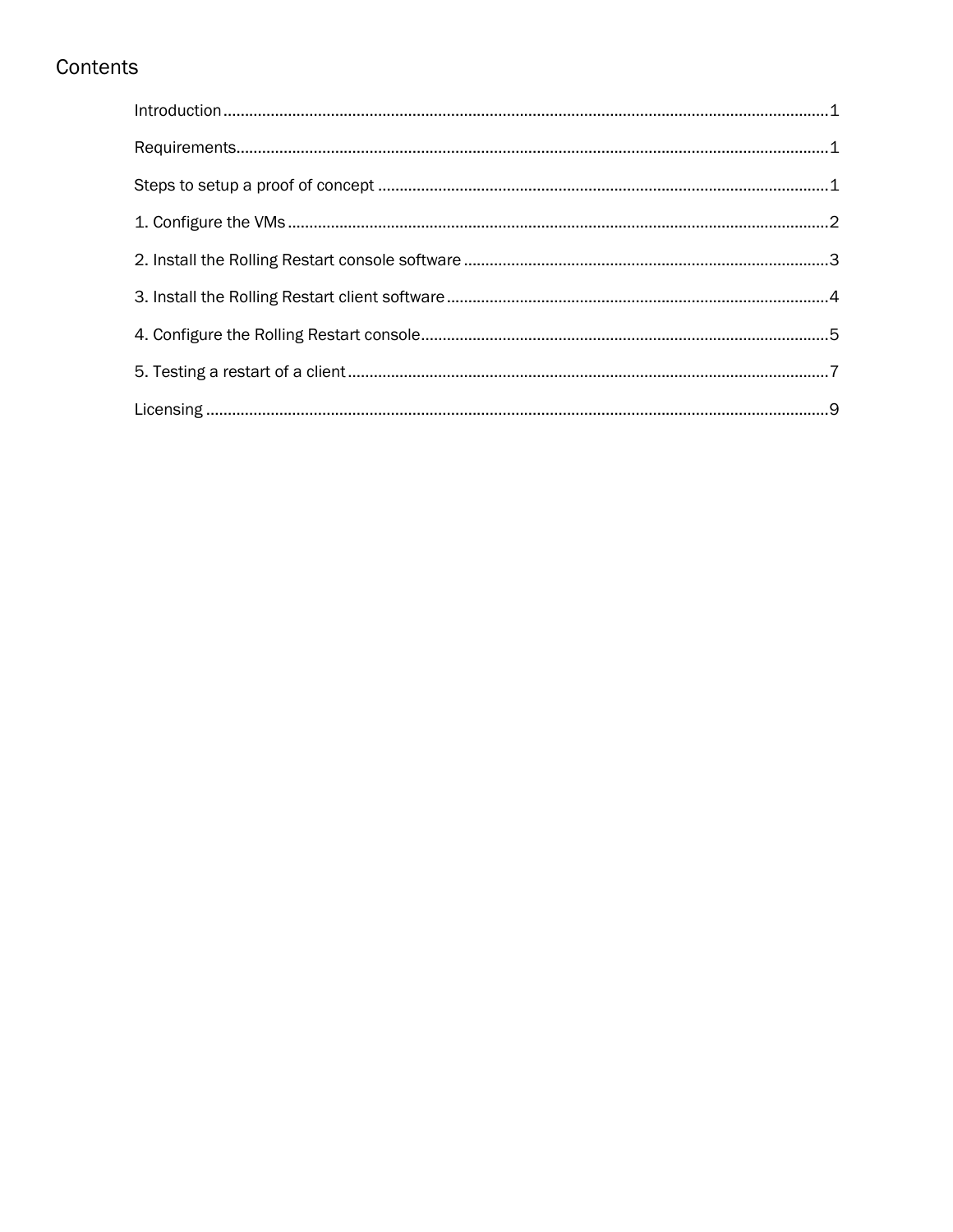#### Introduction

This how-to document will show you how to quickly setup a test environment for a pilot and proof-of-concept test. This document is written by WM Software engineers from how they setup a test environment. This should only take about 15-20min.

#### Requirements

You will need the following to conduct your proof of concept:

- An Active Directory domain
- One VM for running the Rolling Restart console with a minimum of 1GB of RAM and two CPUs on Windows Server 2008 R2 or higher.
- One VM for running the Rolling Restart client.
- The console and clients can be on-premises or on a cloud-based server using Citrix Cloud, Azure, or AWS.
- A domain user that has Administrator rights on the OS running the console and on the OS running the client.

# Steps to setup a proof of concept

Here are the steps to configure and test the Rolling Restart console and clients:

Setup/Configure

- 1. Configure the VMs
- 2. Install the Rolling Restart console software
- 3. Install the Rolling Restart client software
- 4. Configure the Rolling Restart console
- 5. Testing a restart of a client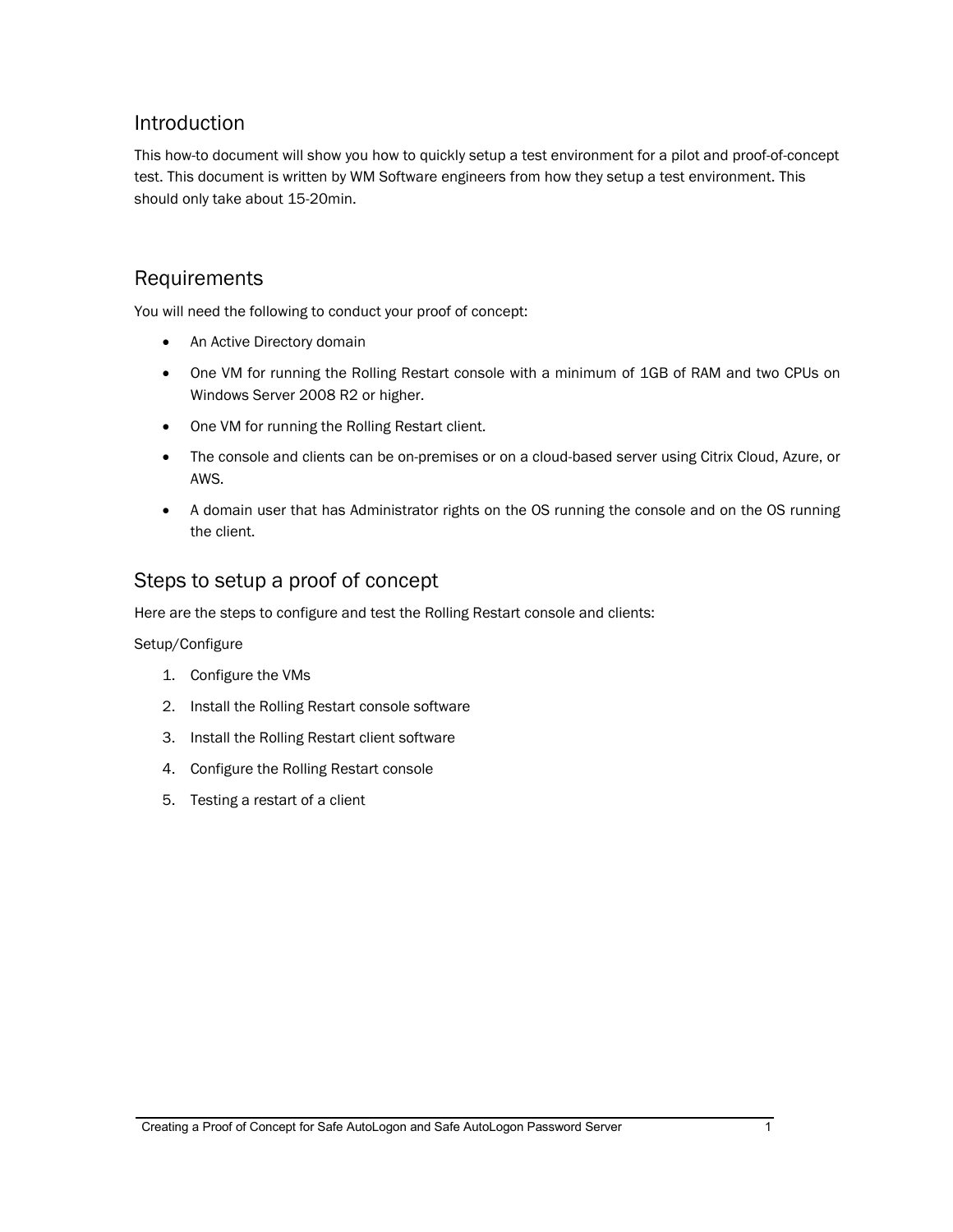# 1. Configure the VMs

#### Configure two VMs:

- The VMs (RRCON, RRCLI) in this pilot are running Windows Server 2019.
- 1. Create the two VMs and configure them to each have a minimum of 1GB of RAM and 2 CPUs. The RAM usage of the console is less than 100MB. We recommend 4GB per OS and four CPUs for fastest testing.
- 2. Install the Windows operating systems on all VMs
- 3. Join all VMs to the domain
- 4. Disable the Domain firewall on all VMs:

|              | Control Panel\All Control Panel Items\Windows Defender Firewall\Customize Settings | × |
|--------------|------------------------------------------------------------------------------------|---|
|              | « Windows Defender Firewall > Customize Settings<br>Search Control Panel           | α |
| Edit<br>File | $F \cdot \lambda \,$ in $\blacksquare$ x $\checkmark$ $\blacksquare$<br>View Tools |   |
|              | Customize settings for each type of network                                        |   |
|              | You can modify the firewall settings for each type of network that you use.        |   |
|              | Domain network settings                                                            |   |
|              | ◯ Turn on Windows Defender Firewall                                                |   |
|              | Block all incoming connections, including those in the list of allowed apps        |   |
|              | Notify me when Windows Defender Firewall blocks a new app                          |   |
|              | Turn off Windows Defender Firewall (not recommended)                               |   |
|              | Private network settings                                                           |   |
|              | Turn on Windows Defender Firewall                                                  |   |
|              | Block all incoming connections, including those in the list of allowed apps        |   |
|              | Notify me when Windows Defender Firewall blocks a new app                          |   |
|              | ◯ Turn off Windows Defender Firewall (not recommended)                             |   |
|              | Public network settings                                                            |   |
|              | (a) Turn on Windows Defender Firewall                                              |   |
|              | Block all incoming connections, including those in the list of allowed apps        |   |
|              | Notify me when Windows Defender Firewall blocks a new app                          |   |
|              | Turn off Windows Defender Firewall (not recommended)                               |   |
|              |                                                                                    |   |
|              |                                                                                    |   |
|              | ОΚ<br>Cancel                                                                       |   |
| 0 items      | Computer                                                                           |   |

5. Logon to all VMs as an administrator of the computer. Domain Admin logins work best for testing, but at minimum, you need administrative rights to install the software.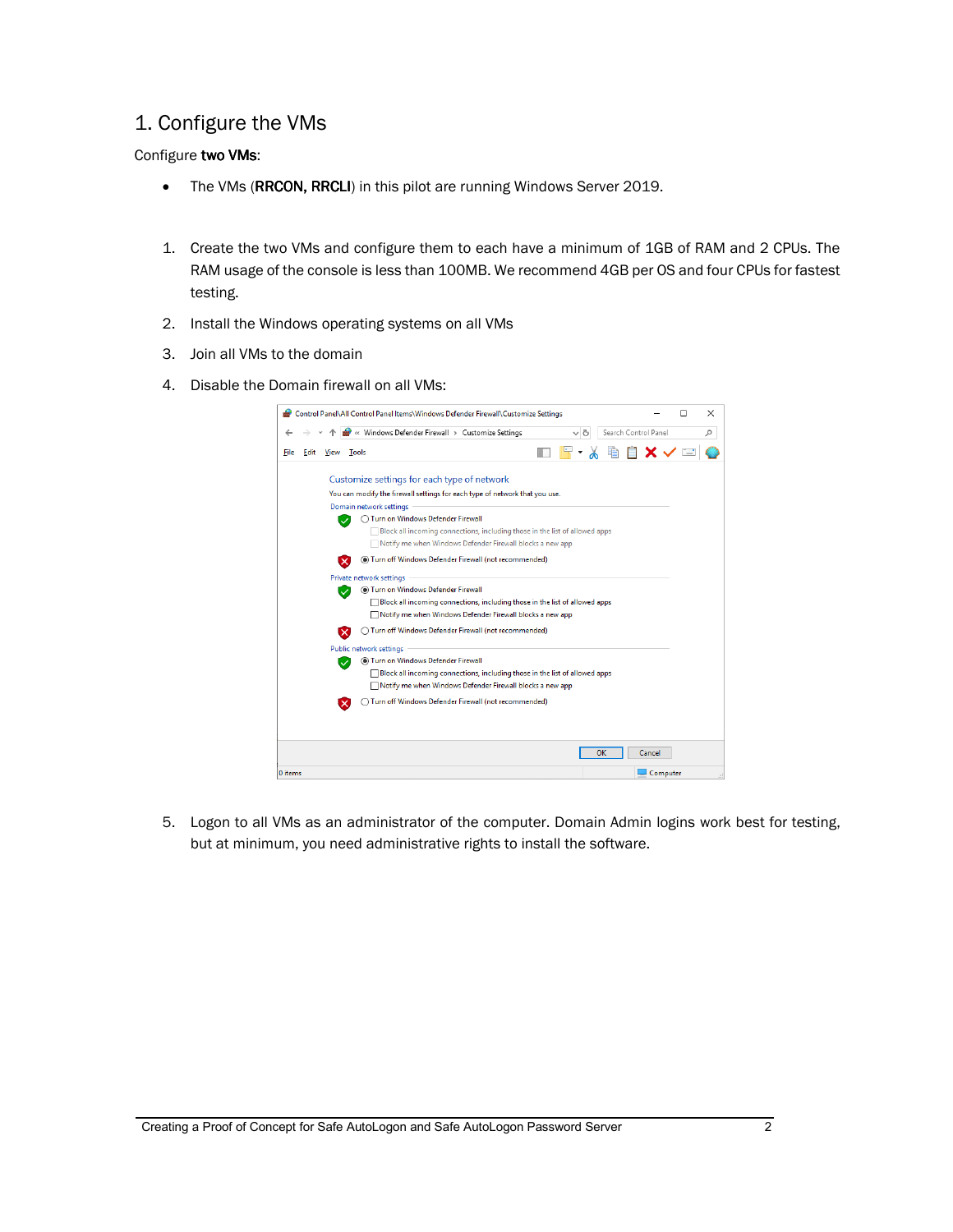# 2. Install the Rolling Restart console software

- 1. Logon to the RRCON VM.
- 2. Copy the setuprrconsole.exe installation file to the desktop.
- 3. Double-click the icon to begin the installation process.
- 4. Enter the user credentials for the service that is able to administer the remote client computer. The service is responsible for managing the threads for each group and server the Rolling Restart console is managing:

| Rolling Restart Console 12.0 Setup                                                                                                                                 |                                                                                                                                         |      |        |  |
|--------------------------------------------------------------------------------------------------------------------------------------------------------------------|-----------------------------------------------------------------------------------------------------------------------------------------|------|--------|--|
| <b>Service Account Credentials</b>                                                                                                                                 |                                                                                                                                         |      |        |  |
| Enter the logon information for the Rolling Restart service.                                                                                                       |                                                                                                                                         |      |        |  |
| Enter the service logon credentials. The logon name must be a member of this local and<br>remote computer's Administrators group; Domain Admin accounts also work. |                                                                                                                                         |      |        |  |
| Log on to service as:                                                                                                                                              | administrator                                                                                                                           |      |        |  |
| Password:                                                                                                                                                          |                                                                                                                                         |      |        |  |
| <b>Current Domain:</b>                                                                                                                                             | <b>DOMAIN</b>                                                                                                                           |      |        |  |
|                                                                                                                                                                    | $\Box$ This domain account is a member of the Administrators group on BOTH this<br>server and the remote servers it will be restarting. |      |        |  |
|                                                                                                                                                                    | <b>Back</b>                                                                                                                             | Next | Cancel |  |

5. Step through the prompts and after a successful installation, press Finish.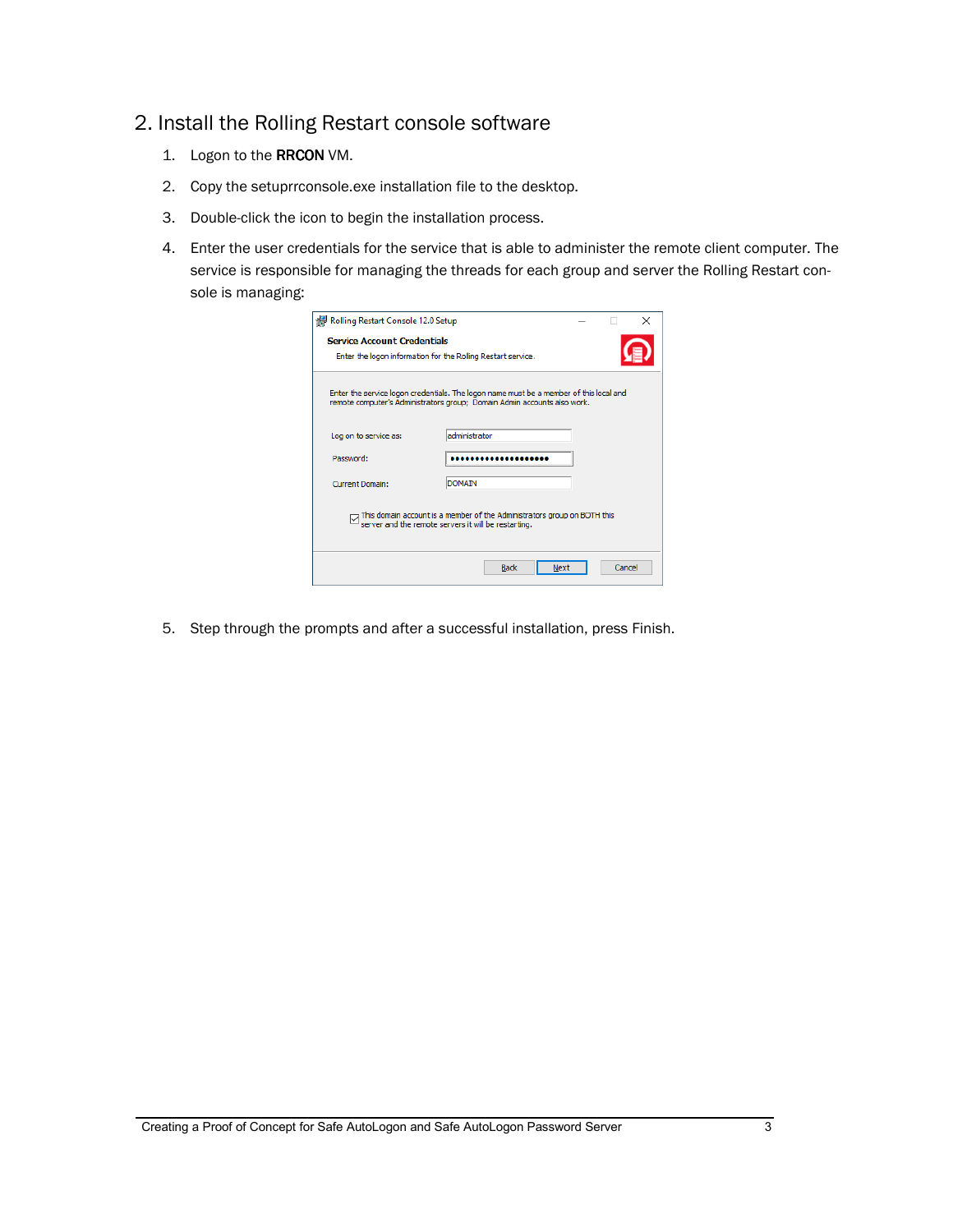# 3. Install the Rolling Restart client software

The client software can be installed on an MCS image, a PVS image, or manually from either the console or directly on the client. For this pilot, we will install the software on the client directly.

The client runs as a service under the LocalSystem account. You do not have to enter any domain credentials for this service.

- 1. Logon to the RRCLIENT VM.
- 2. Copy the setuprrclient.exe installation file to the desktop.
- 3. Double-click the icon to begin the installation process.
- 4. Step through the prompts and after a successful installation, press Finish.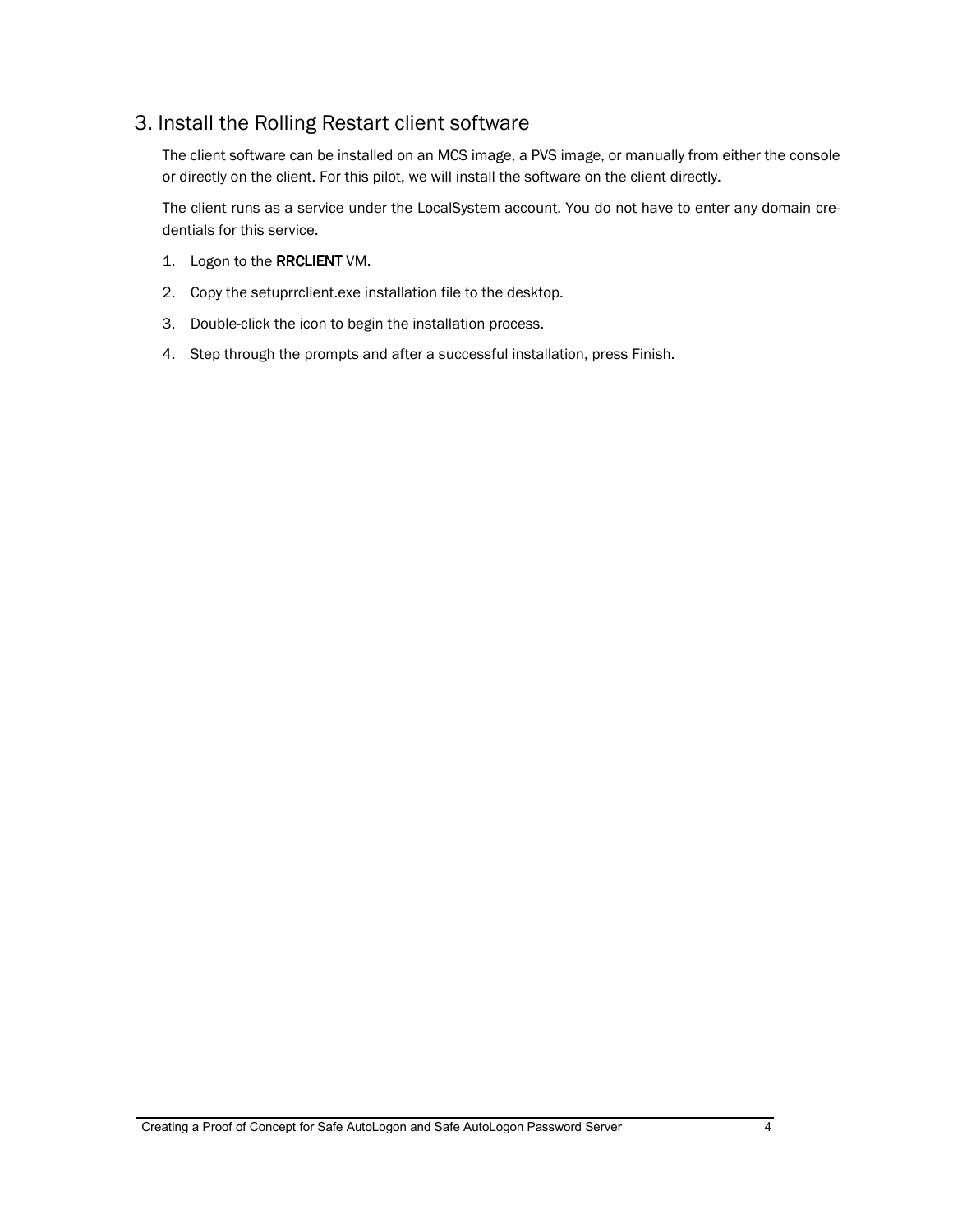- 4. Configure the Rolling Restart console
	- 1. On RRCON, open up the Rolling Restart console by double-clicking on the Rolling Restart icon on the desktop:



- 2. Step through the initial prompts about not regularly restarting the server.
- 3. On the Ribbon Bar, click on the GROUPS tab and click 'Add a Group'. Enter the name and type of the new group and press Add, then press Close.

|                                                         |                                            |                | ×          |
|---------------------------------------------------------|--------------------------------------------|----------------|------------|
| Add a Group<br>Arrange servers in groups for efficiency |                                            |                |            |
| New group name:                                         | <b>TestGroup</b><br>Select name from an OU |                |            |
| Computers in this group:                                | <b>Remote Desktop</b>                      | Standard       | Desktop    |
| Copy settings from this group:                          | <b>Servers</b>                             | <b>Servers</b> | <b>PCs</b> |
|                                                         |                                            | Add            | Close      |

4. On the Ribbon Bar, click on the COMPUTERS tab and click the 'Add Computers' button. Enter the name of the Rolling Restart client VM: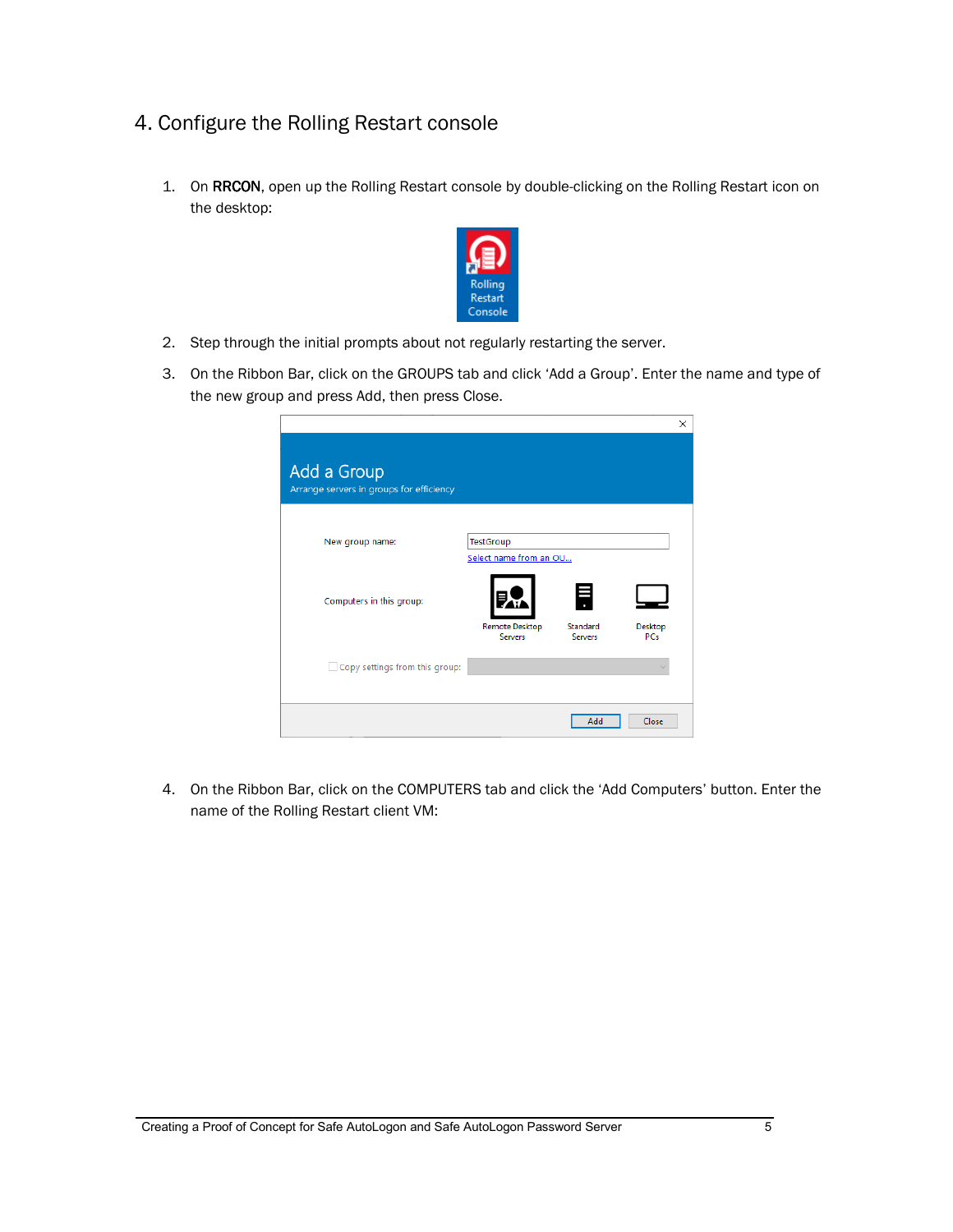|                                                                                       | Add computers from a variety of sources to a specific group |                                                                       |
|---------------------------------------------------------------------------------------|-------------------------------------------------------------|-----------------------------------------------------------------------|
| <b>Single Computer</b>                                                                |                                                             | Computers to add (1):                                                 |
| <b>RRCLIENT</b><br><b>Multiple Computers</b>                                          | $Add \geq$                                                  | <b>RRCLIENT</b><br>X                                                  |
| Import computers from Active Directory OUs<br>Select OU<br>7 C<br><b>Filter:</b><br>× | Add checked >><br>8= 8=<br>$cts$                            |                                                                       |
|                                                                                       |                                                             |                                                                       |
|                                                                                       |                                                             | Add to this group:                                                    |
|                                                                                       |                                                             | <b>TestGroup</b>                                                      |
|                                                                                       |                                                             | This group only processes:<br>Remote Desktop Servers/Terminal Servers |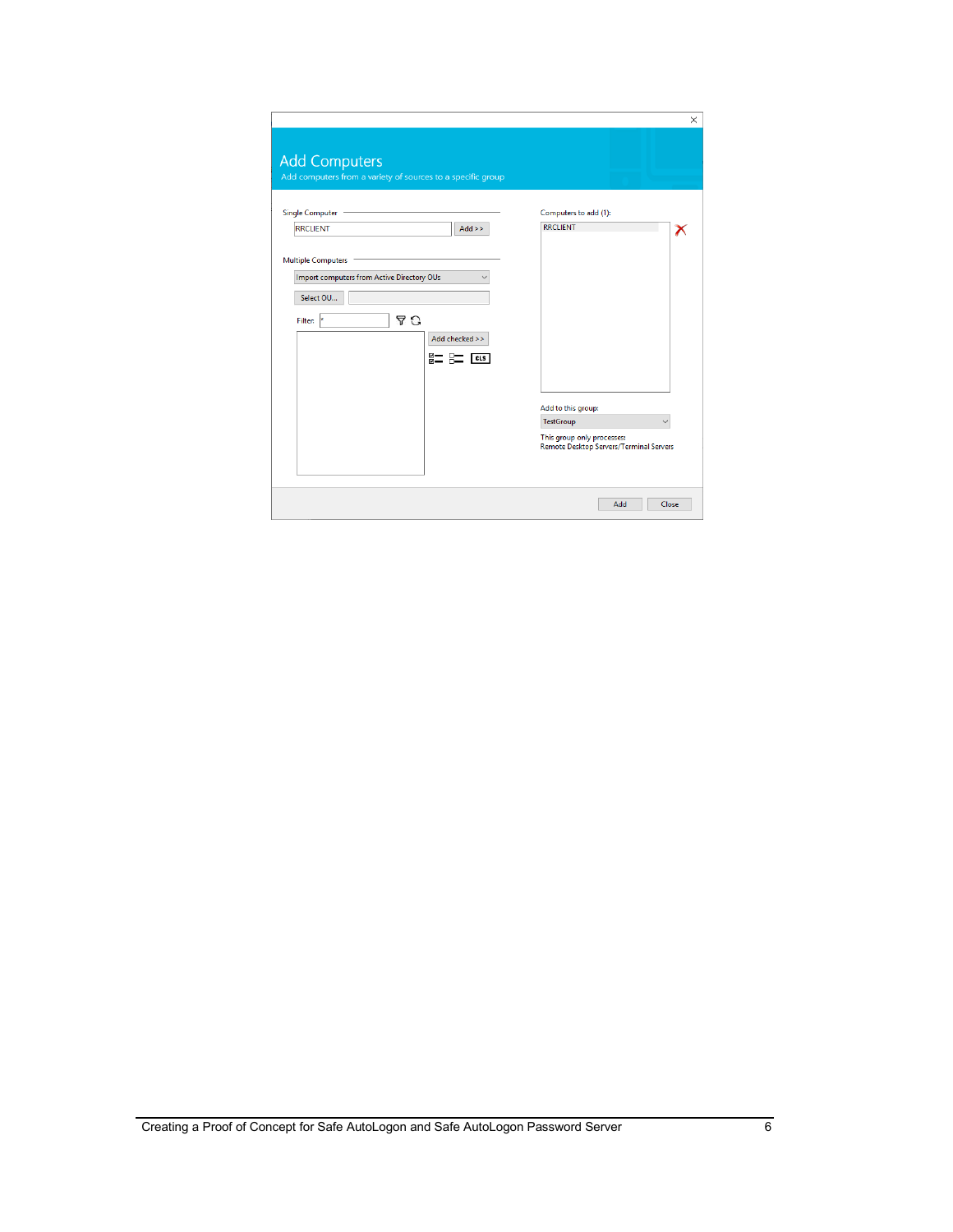# 5. Testing a restart of a client

1. Now we will setup the Restart schedule. You can choose many different types of restarts, but for this pilot example, we will select the 'In order' method. This is the default method. Click on the 'scheduling' link and enter a time +5 min from the current time. The 'Next Scheduled Restart' will show today's date. Press the Save icon in the upper-left to save the group changes.

| Rolling Restart - Advanced Edition                                                                      |                                                                                                                                                                                      |                        |  |  |  |
|---------------------------------------------------------------------------------------------------------|--------------------------------------------------------------------------------------------------------------------------------------------------------------------------------------|------------------------|--|--|--|
| Ш ≂<br>Groups<br>Computers                                                                              | Tools<br>Help                                                                                                                                                                        |                        |  |  |  |
| Remove group  V Check all<br>Copy settings<br>Add a Group<br>$\sqrt{P}$ rocessing $\sqrt{P}$<br>General | Sexpand all groups<br>) በተወ<br>A Collapse all groups<br>Uncheck all<br>Realtime Group<br>Restart<br>$\frac{a}{b}$ $\equiv$ Collapse all but selected<br>Window<br>Log<br>Log<br>View | Find<br>Com            |  |  |  |
| □ 2 Rolling Restart (Local)<br>□ 2 H TestGroup<br><b>P</b> RRCLIENT                                     | group scheduling users before during                                                                                                                                                 | after                  |  |  |  |
|                                                                                                         | Start Processing On (?)<br>5/8/2019                                                                                                                                                  |                        |  |  |  |
|                                                                                                         | Repeat Processing Every                                                                                                                                                              | days                   |  |  |  |
|                                                                                                         | $2:53$ PM $-$<br>Group Processing Start Time                                                                                                                                         |                        |  |  |  |
|                                                                                                         | Enforce an End Time<br>Off                                                                                                                                                           |                        |  |  |  |
|                                                                                                         | <b>End Time</b>                                                                                                                                                                      | $6:00 AM -$            |  |  |  |
|                                                                                                         | Next Scheduled Restart                                                                                                                                                               | Wednesday, May 8, 2019 |  |  |  |
|                                                                                                         | <b>Restart Window</b><br>Set                                                                                                                                                         |                        |  |  |  |

2. Now press the Save button in the upper-left corner to save the changes:



3. On the GROUPS tab, click on the Real-Time Log ribbon button. This will show you, in real-time, the restart procedure. Here is a sample: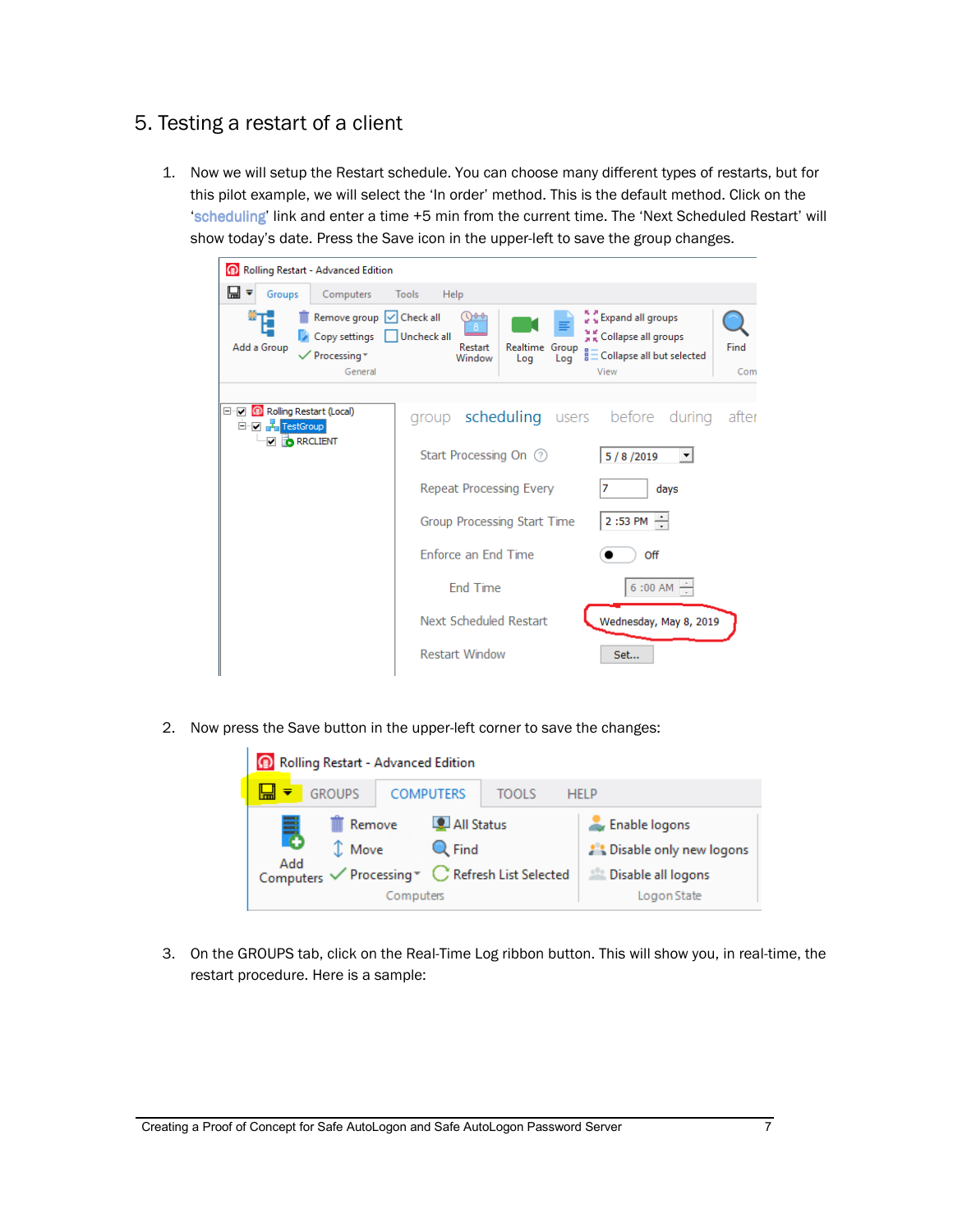| ⋒                                                                                                                                                                                                                                                                                                                                                                                                                                                                                                                                                                    | ×     |
|----------------------------------------------------------------------------------------------------------------------------------------------------------------------------------------------------------------------------------------------------------------------------------------------------------------------------------------------------------------------------------------------------------------------------------------------------------------------------------------------------------------------------------------------------------------------|-------|
| Real-Time Log<br>See the log updated while a group is processed                                                                                                                                                                                                                                                                                                                                                                                                                                                                                                      |       |
| Most recent log file entries for group:<br>TestGroup                                                                                                                                                                                                                                                                                                                                                                                                                                                                                                                 |       |
| 5/8/2019 2:56:27 PM; sent cleanup tasks and restart command sequences to RRCLIENT.<br>5/8/2019 2:56:30 PM; RRCLIENT is starting the restart process. Waiting up to 15 min for it to<br>restart and come back online<br>5/8/2019 2:56:39 PM; waiting up to 15 minutes for RRCLIENT to come back online.<br>5/8/2019 2:56:46 PM; RRCLIENT is now onlineit came back online on 5/8/2019 at 2:56 PM<br>(date/time on RRCLIENT).<br>5/8/2019 2:56:48 PM; enabled logons on RRCLIENT.<br>5/8/2019 2:56:49 PM; the restart process for the group 'TestGroup' has completed. |       |
| Current time: 2:57:27 PM<br>Open this log file                                                                                                                                                                                                                                                                                                                                                                                                                                                                                                                       |       |
|                                                                                                                                                                                                                                                                                                                                                                                                                                                                                                                                                                      | Close |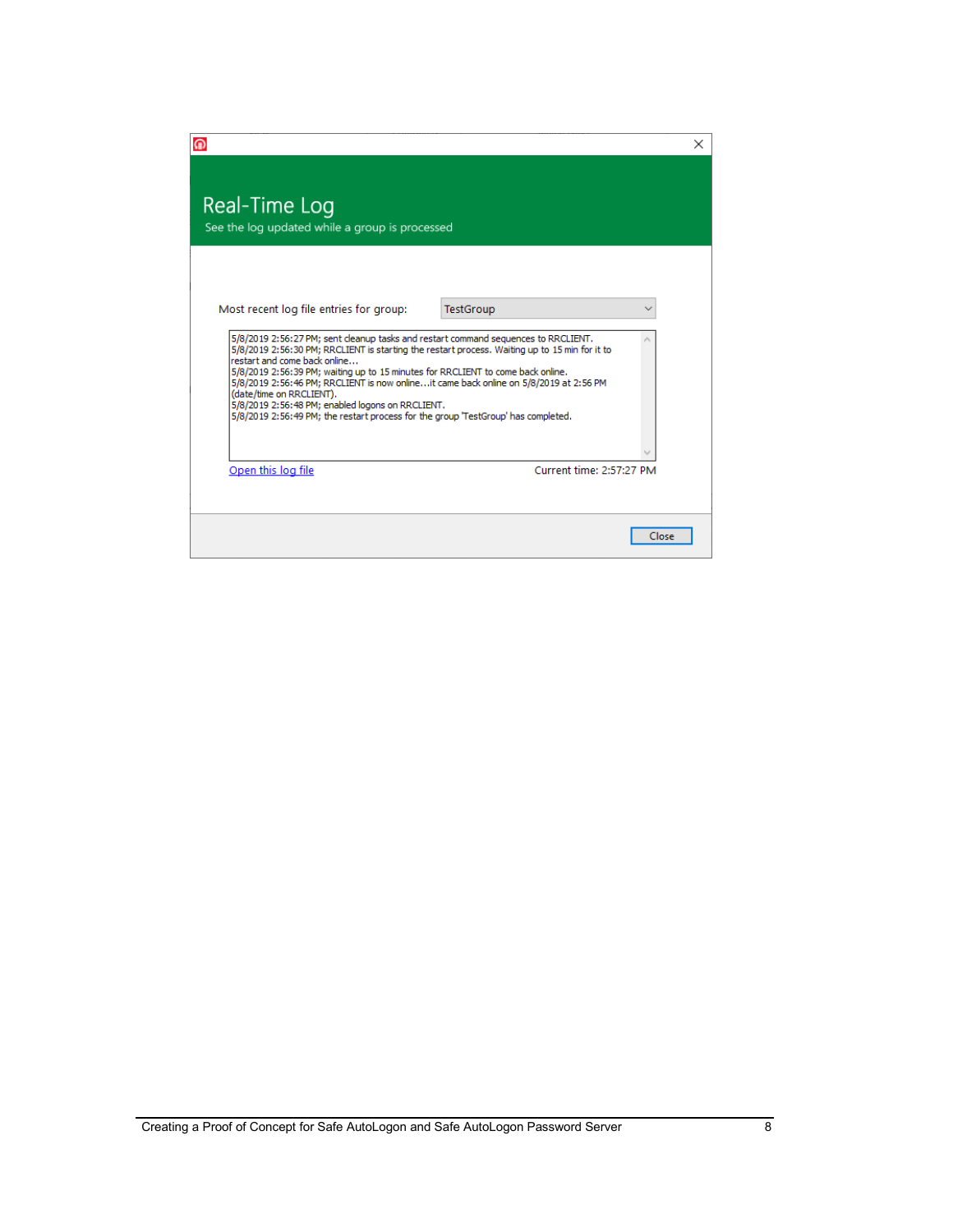# Licensing

The console and client licenses will run for twenty-one (21) days after installation to allow you to test the software. Free technical support support@wmsoftware.com is available to assist you with your configuration or setup.

When you decide to purchase the software, it does not need to be uninstalled. All settings will be retained. This is also true of upgrades. From our website, you can get a quote for your installation or you can contact your reseller.

Licenses are either standard (perpetual) or subscription-based. After purchasing the licenses, they are activated using our free License Administration Software (LAS) (www.wmsoftware.com/las). The LAS administers license activations at your site.

## Hardware and Software Requirements

The following hardware and software requirements are necessary to run Rolling Restart®:

# Operating System

Windows Server 2008 R2, 2012, 2012 R2, 2016, or 2019

(Optional)

ESXi hosts running 5.x or higher. Power-cycling requires ESXi 6.0 or higher with VMs running Independent/Nonpersistent disks.

Citrix XenApp/XenDesktop 7.0 – 7.18, XenApp 6.5, 6.0, 5.0, or 4.5 Citrix Virtual Apps and Desktops 7 1903, 1811, 1808

## Hardware

1 GB of RAM and a Generation 3 CPU of i3 or higher or equivalent is required.

The Rolling Restart® console consumes approximately 35MB RAM and 176MB drive space.

The Rolling Restart® client consumes approximately 15MB RAM and 38MB drive space.

For more information:

Contact our sales dept: sales@wmsoftware.com

Web: www.wmsoftware.com/rollingrestart

Support: support@wmsoftware.com

Reseller: reseller@wmsoftware.com

Phone/Fax: +1 330.558.0501 / +1 330.558.0502